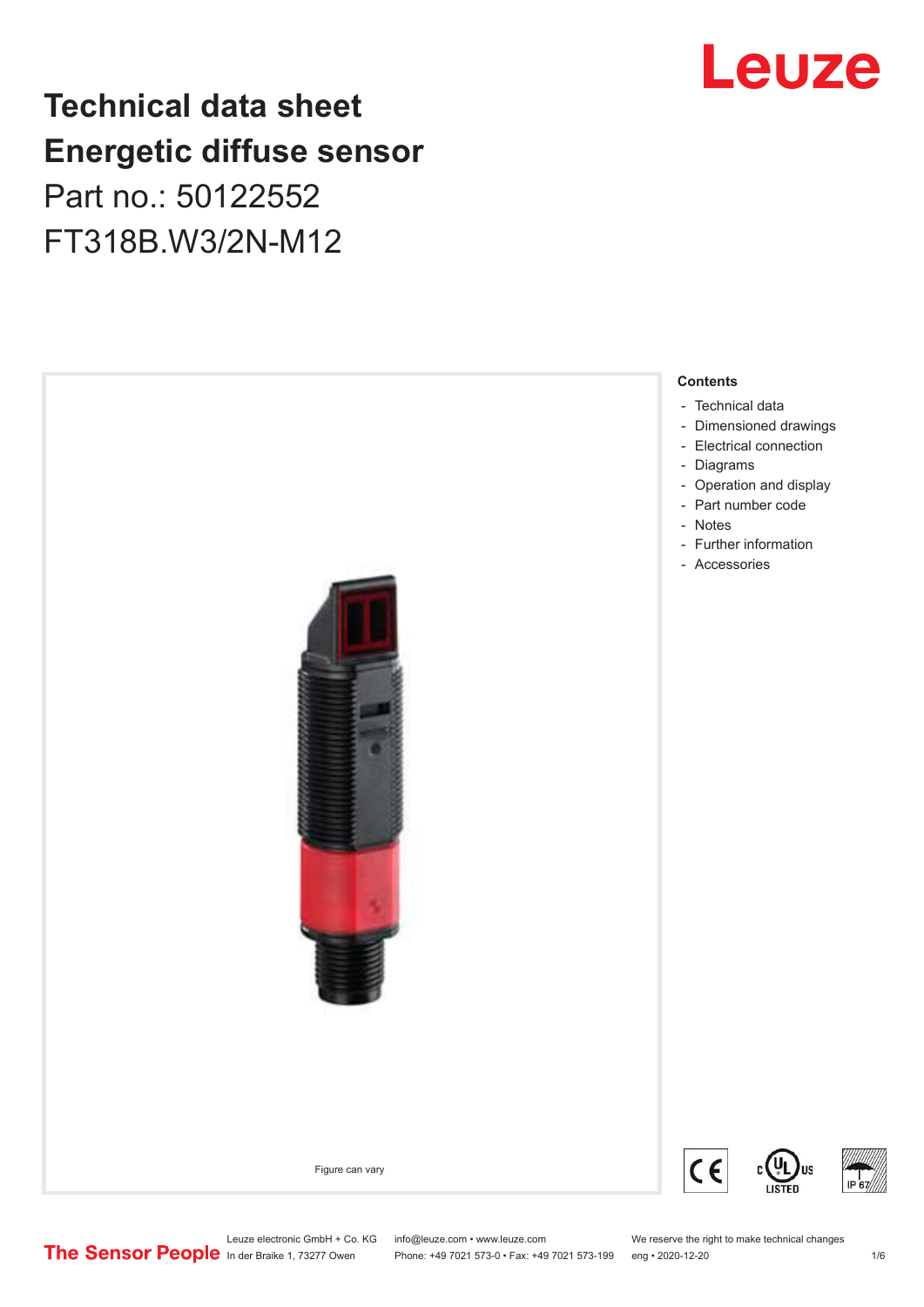### <span id="page-1-0"></span>**Technical data**

#### **Basic data**

| <b>Series</b>                    | 318B                                 |
|----------------------------------|--------------------------------------|
| <b>Operating principle</b>       | Diffuse reflection principle         |
| <b>Special version</b>           |                                      |
| <b>Special version</b>           | 90° - angular optics                 |
| <b>Optical data</b>              |                                      |
| <b>Operating range</b>           | Guaranteed operating range           |
| Operating range, white 90%       | 0.0020.1 m                           |
| Operating range, gray 50%        | $0.0050.092$ m                       |
| Operating range, gray 18%        | $0.0070.076$ m                       |
| Operating range, black 6%        | $0.0080.065$ m                       |
| <b>Operating range limit</b>     | Typical operating range              |
| Operating range limit, white 90% | $0.0020.12 \text{ m}$                |
| Operating range limit, gray 50%  | $0.0050.11$ m                        |
| Operating range limit, gray 18%  | $0.0070.092$ m                       |
| Operating range limit, black 6%  | $0.0080.08$ m                        |
| Light source                     | LED, Red                             |
| <b>LED light wavelength</b>      | 620 nm                               |
| <b>Transmitted-signal shape</b>  | Pulsed                               |
| <b>LED</b> group                 | Exempt group (in acc. with EN 62471) |
| <b>Electrical data</b>           |                                      |
| <b>Protective circuit</b>        | Polarity reversal protection         |
|                                  |                                      |

Short circuit protected

| Performance data              |                                     |
|-------------------------------|-------------------------------------|
| Supply voltage U <sub>n</sub> | 10  30 V, DC, Incl. residual ripple |
| Residual ripple               | 0  15 %, From $U_{\rm B}$           |
| Open-circuit current          | $020$ mA                            |
|                               |                                     |

**Outputs**

**Number of digital switching outputs** 2 Piece(s)

| <b>Switching outputs</b>   |                                     |  |
|----------------------------|-------------------------------------|--|
| <b>Voltage type</b>        | DC.                                 |  |
| Switching current, max.    | 100 mA                              |  |
| <b>Switching voltage</b>   | high: $\geq$ (U <sub>B</sub> -2.5V) |  |
|                            | $low: \leq 2.5V$                    |  |
|                            |                                     |  |
| <b>Switching output 1</b>  |                                     |  |
| <b>Assignment</b>          | Connection 1, pin 4                 |  |
| <b>Switching element</b>   | <b>Transistor, NPN</b>              |  |
| <b>Switching principle</b> | Light switching                     |  |
|                            |                                     |  |
| <b>Switching output 2</b>  |                                     |  |

**Assignment** Connection 1, pin 2 **Switching element** Transistor, NPN **Switching principle** Dark switching

#### **Timing**

| <b>Switching frequency</b> | 500 Hz          |
|----------------------------|-----------------|
| Response time              | 1 <sub>ms</sub> |
| <b>Readiness delay</b>     | 300 ms          |

| <b>Connection 1</b>            |                   |
|--------------------------------|-------------------|
| <b>Function</b>                | Signal OUT        |
|                                | Voltage supply    |
| <b>Type of connection</b>      | Connector         |
| <b>Thread size</b>             | M <sub>12</sub>   |
| <b>Type</b>                    | Male              |
| <b>Material</b>                | Plastic           |
| No. of pins                    | 4-pin             |
| Encoding                       | A-coded           |
| <b>Mechanical data</b>         |                   |
| <b>Thread size</b>             | $M18 \times 1$ mm |
| Dimension (Ø x L)              | 18 mm x 60.4 mm   |
| <b>Housing material</b>        | Plastic           |
| <b>Plastic housing</b>         | <b>ABS</b>        |
| Lens cover material            | Plastic           |
| Net weight                     | 20 <sub>g</sub>   |
| <b>Housing color</b>           | <b>Black</b>      |
|                                | Red               |
|                                |                   |
| <b>Operation and display</b>   |                   |
| Type of display                | LED               |
| <b>Number of LEDs</b>          | 1 Piece(s)        |
| <b>Operational controls</b>    | Teach button      |
| <b>Environmental data</b>      |                   |
| Ambient temperature, operation | $-4060 °C$        |
| Ambient temperature, storage   | $-40$ 70 °C       |
| <b>Certifications</b>          |                   |
| Degree of protection           | IP 67             |
| <b>Protection class</b>        | III               |
| <b>Certifications</b>          | c UL US           |
| <b>Standards applied</b>       | IEC 60947-5-2     |
| <b>Classification</b>          |                   |
| <b>Customs tariff number</b>   |                   |
|                                | 85365019          |
| eCl@ss 5.1.4                   | 27270903          |
| eCl@ss 8.0                     | 27270903          |
| eCl@ss 9.0                     | 27270903          |
| eCl@ss 10.0                    | 27270903          |
| eCl@ss 11.0                    | 27270903          |
| <b>ETIM 5.0</b>                | EC001821          |
| <b>ETIM 6.0</b>                | EC001821          |
| <b>ETIM 7.0</b>                | EC001821          |

## Leuze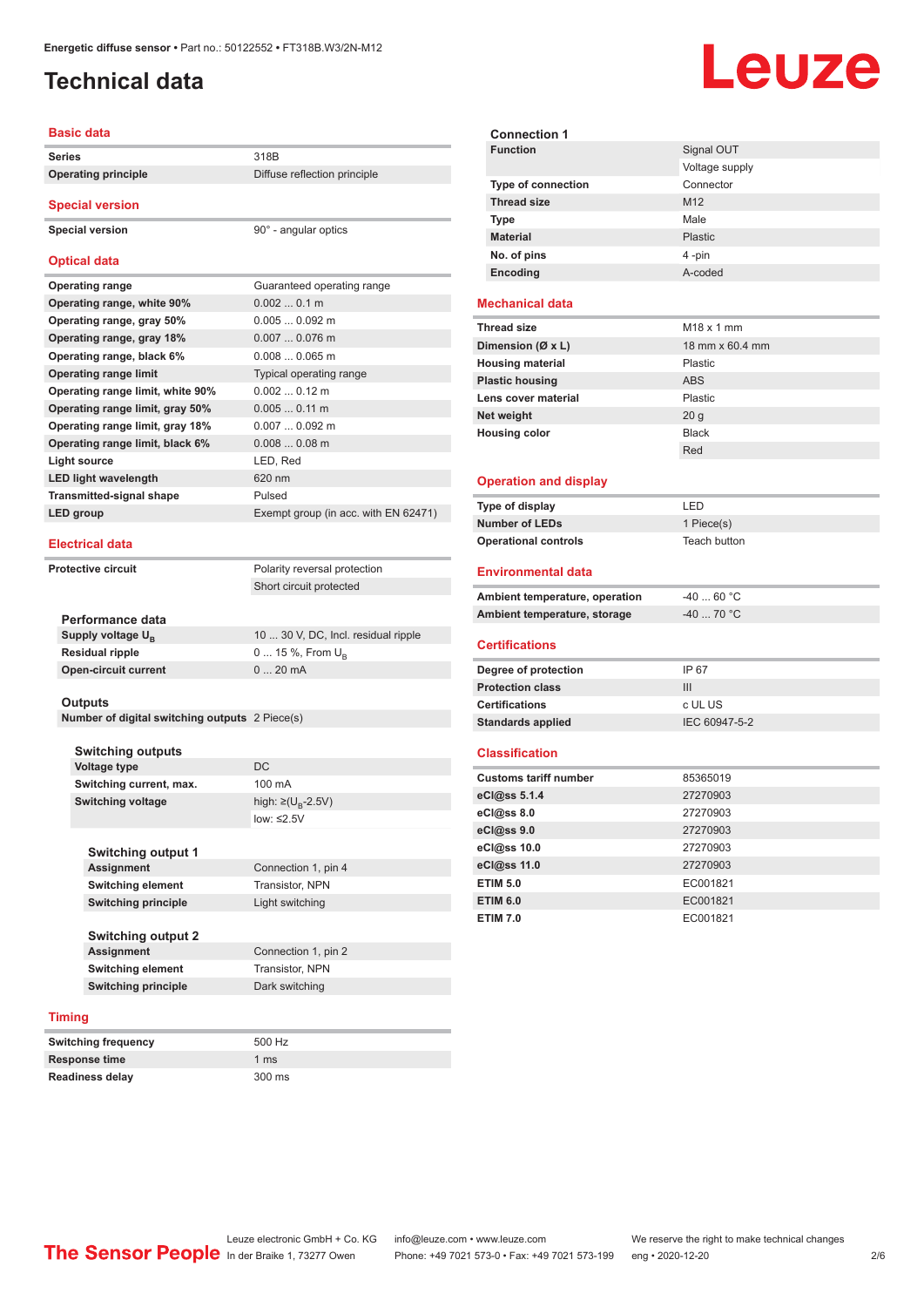#### <span id="page-2-0"></span>**Dimensioned drawings**

All dimensions in millimeters





#### **Electrical connection**

**Connection 1**

| <b>Function</b>           | Signal OUT     |
|---------------------------|----------------|
|                           | Voltage supply |
| <b>Type of connection</b> | Connector      |
| <b>Thread size</b>        | M12            |
| <b>Type</b>               | Male           |
| <b>Material</b>           | Plastic        |
| No. of pins               | 4-pin          |
| Encoding                  | A-coded        |

#### **Pin Pin assignment**

| 1              | V+               |  |
|----------------|------------------|--|
| $2^{\circ}$    | OUT <sub>2</sub> |  |
| 3              | GND              |  |
| $\overline{4}$ | OUT <sub>1</sub> |  |

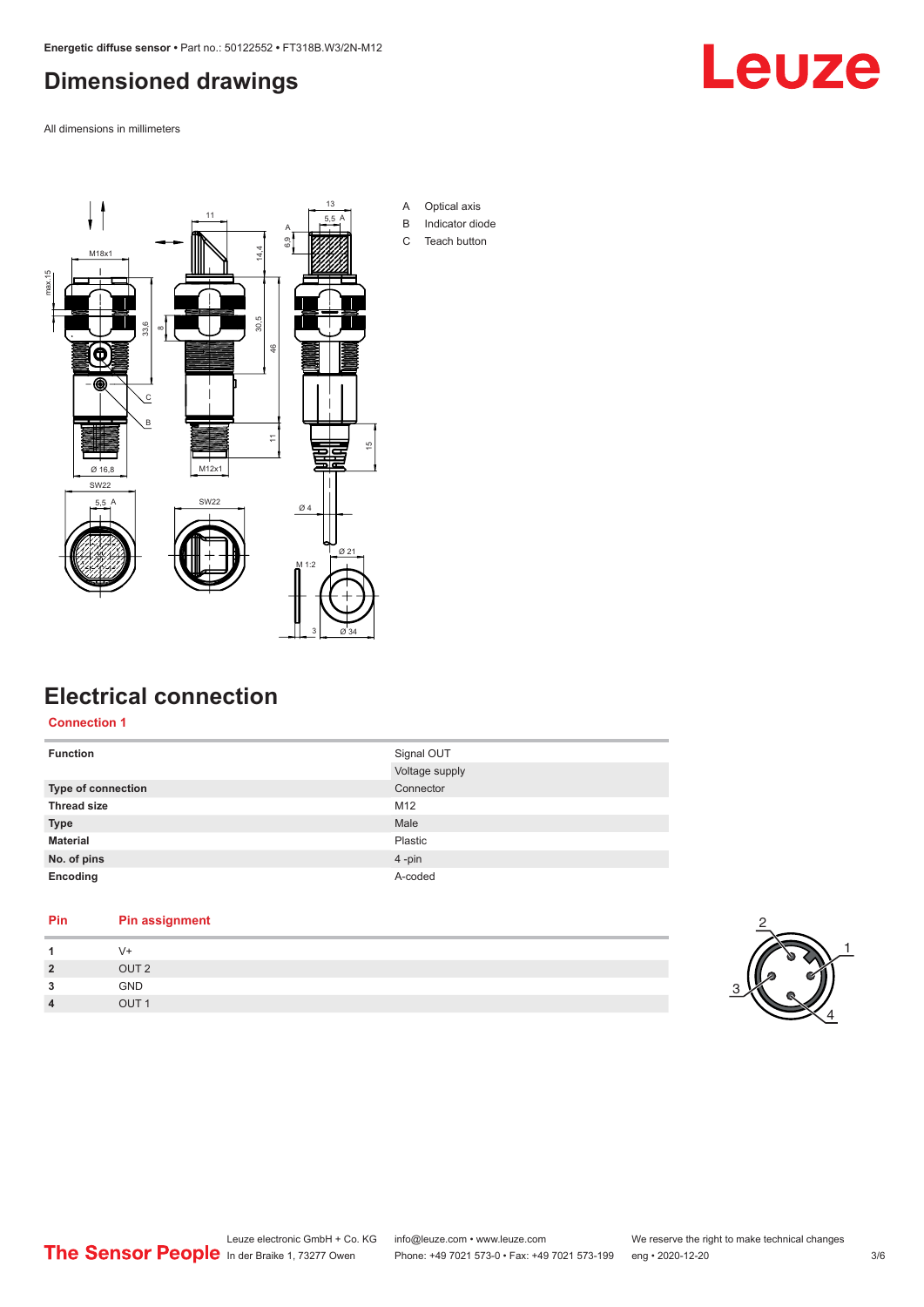#### <span id="page-3-0"></span>**Diagrams**

# Leuze

Typ. black/white behavior



- x Range [mm]
- y Reduction of range [mm]
- A White 90%
- B Gray 50%
- C Gray 18%
- D Black 6%

**Fading: black/white error < 50 %**The black/white error is calculated from the operating range against white and the reduction of the operating range against black:**black/white error = reduction of the operating range against black / operating range against white x 100%**

#### **Operation and display**

|  | Display                  | <b>Meaning</b>        |
|--|--------------------------|-----------------------|
|  | Green, continuous light  | Operational readiness |
|  | Yellow, continuous light | Object detected       |

#### **Part number code**

Part designation: **XXX318BY-AAAF.BB/CC-DDD**

**XXX318B Operating principle** PRK: retro-reflective photoelectric sensor with polarization filter ET: energetic diffuse reflection sensor FT: diffuse reflection sensor with fading LE: throughbeam photoelectric sensor receiver LS: throughbeam photoelectric sensor transmitter **Y Light type** n/a: red light I: infrared light **AAAF Preset range (optional)** n/a: operating range acc. to data sheet xxxF: preset range [mm] **BB Equipment** n/a: axial optics W: 90° angular optics 3: teach-in via button X: reinforced fading **CC Switching output / function (OUT1 = pin 4, OUT2 = pin 2):** 4: PNP transistor output, light switching P: PNP transistor output, dark switching 2: NPN transistor output, light switching N: NPN transistor output, dark switching 9: input for transmitter deactivation (deactivation with HIGH signal) D: input for transmitter deactivation (deactivation with LOW signal) X: pin not used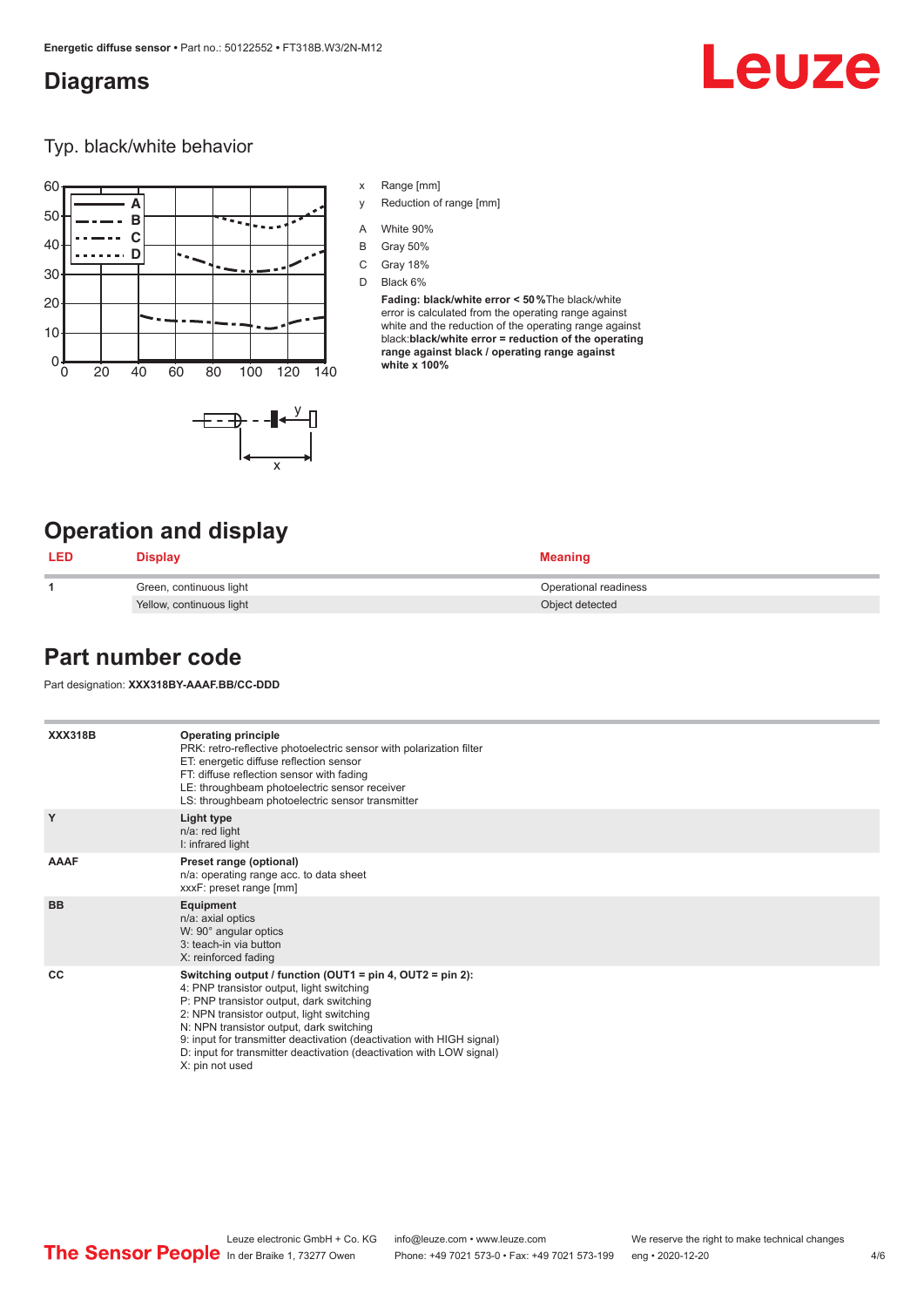#### <span id="page-4-0"></span>**Part number code**



| <b>DDD</b> | <b>Electrical connection</b><br>n/a: cable, standard length 2000 mm, 4-wire<br>M12: M12 connector, 4-pin (plug)<br>5000: cable, standard length 5000 mm, 4-wire<br>200-M12: cable, length 200 mm with M12 connector, 4-pin, axial (plug) |
|------------|------------------------------------------------------------------------------------------------------------------------------------------------------------------------------------------------------------------------------------------|
|            | <b>Note</b>                                                                                                                                                                                                                              |
|            | Vector A list with all available device types can be found on the Leuze website at www.leuze.com.                                                                                                                                        |

#### **Notes**

| <b>Observe intended use!</b>                                                                                                                                                                                                     |
|----------------------------------------------------------------------------------------------------------------------------------------------------------------------------------------------------------------------------------|
| $\%$ This product is not a safety sensor and is not intended as personnel protection.<br>$\&$ The product may only be put into operation by competent persons.<br>$\%$ Only use the product in accordance with its intended use. |

#### **For UL applications:**

ª For UL applications, use is only permitted in Class 2 circuits in accordance with the NEC (National Electric Code).

ª These proximity switches shall be used with UL Listed Cable assemblies rated 30V, 0.5A min, in the field installation, or equivalent (categories: CYJV/ CYJV7 or PVVA/PVVA7)

### **Further information**

- Sum of the output currents for both outputs, 50 mA for ambient temperatures > 40 °C
- With the set scanning range, a tolerance of the operating range is possible depending on the reflection properties of the material surface.

### **Accessories**

### Connection technology - Connection cables

|   | Part no. | <b>Designation</b>     | <b>Article</b>   | <b>Description</b>                                                                                                                                         |
|---|----------|------------------------|------------------|------------------------------------------------------------------------------------------------------------------------------------------------------------|
| ▌ | 50130652 | KD U-M12-4A-V1-<br>050 | Connection cable | Connection 1: Connector, M12, Axial, Female, A-coded, 4-pin<br>Connection 2: Open end<br>Shielded: No<br>Cable length: 5,000 mm<br>Sheathing material: PVC |